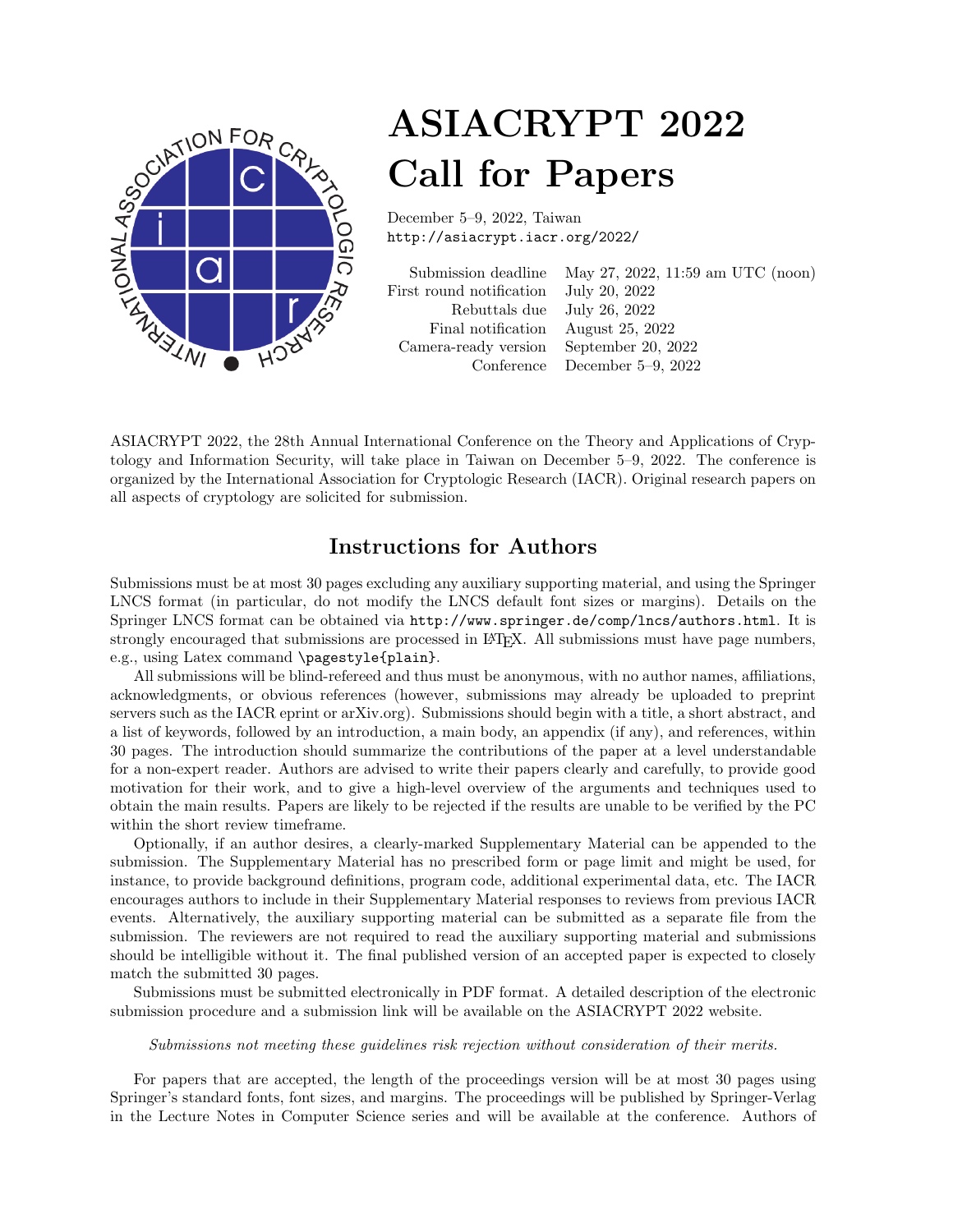accepted papers must complete the IACR copyright assignment form available at http://www.iacr. org/docs/copyright\_form.pdf for their work to be published in the proceedings. Moreover, authors of accepted papers must guarantee that their paper will be presented at the conference and agree that the presentations will be video recorded during the event. The camera-ready version of the accepted articles will be automatically uploaded to the IACR ePrint server (https://eprint.iacr.org/).

Submissions must not substantially duplicate work that any of the authors has published elsewhere or has submitted in parallel to a journal or any other conference/workshop with published proceedings. Accepted submissions may not appear in any other conference or workshop with published proceedings. IACR reserves the right to share information about submissions with other program committees to detect parallel submissions and the IACR policy on irregular submissions will be strictly enforced. For further details, see http://www.iacr.org/docs/irregular.pdf.

Program committee members are permitted to submit either one single-author paper or at most two co-authored papers.

The Program Committee may choose to bestow a best paper award.

Conflicts of Interest: Authors, program committee members, and reviewers must follow the IACR Policy on Conflicts of Interest (available from https://www.iacr.org/docs/). In particular, the authors of each submission are asked during the submission process to identify all members of the Program Committee who have an automatic conflict of interest (COI) with the submission. A reviewer and an author have an automatic COI if one was the thesis advisor/supervisor of the other, or if they've shared an institutional affiliation within the last two years, or if they've published two or more joint authored works within the last three years, or if they are in the same family. Any further COIs of importance should be separately disclosed. It is the responsibility of all authors to ensure correct reporting of COI information. Submissions with incorrect or incomplete COI information may be rejected without consideration of their merits.

### Schedule

ASIACRYPT 2022 will operate a two-round review system with rebuttal phase. In the first round, the program committee selects a subset of submissions for further consideration in the second round, and the authors receive the first round notification with review comments. The authors of the selected submissions are invited to submit a text-based rebuttal letter to the review comments. In the second round, the program committee further reviews the selected submissions by taking into account their rebuttal letter, and makes the final decision of acceptance or rejection. The submissions that have not been selected during the first round of reviews may be submitted in other conferences after the first round notification date. The schedule is as follows:

> Submission deadline May 27, 2022, 11:59 am UTC (noon) First round notification July 20, 2022 Rebuttals due July 26, 2022 Final notification August 25, 2022 Camera-ready version September 20, 2022 Conference December 5–9, 2022

### Conference Information and Stipends

The primary source of information is the conference website. Students whose papers have been accepted and who present their talks at the conference will have their registration waived. A limited number of stipends are available to those unable to obtain funding to attend the conference. Students, whose papers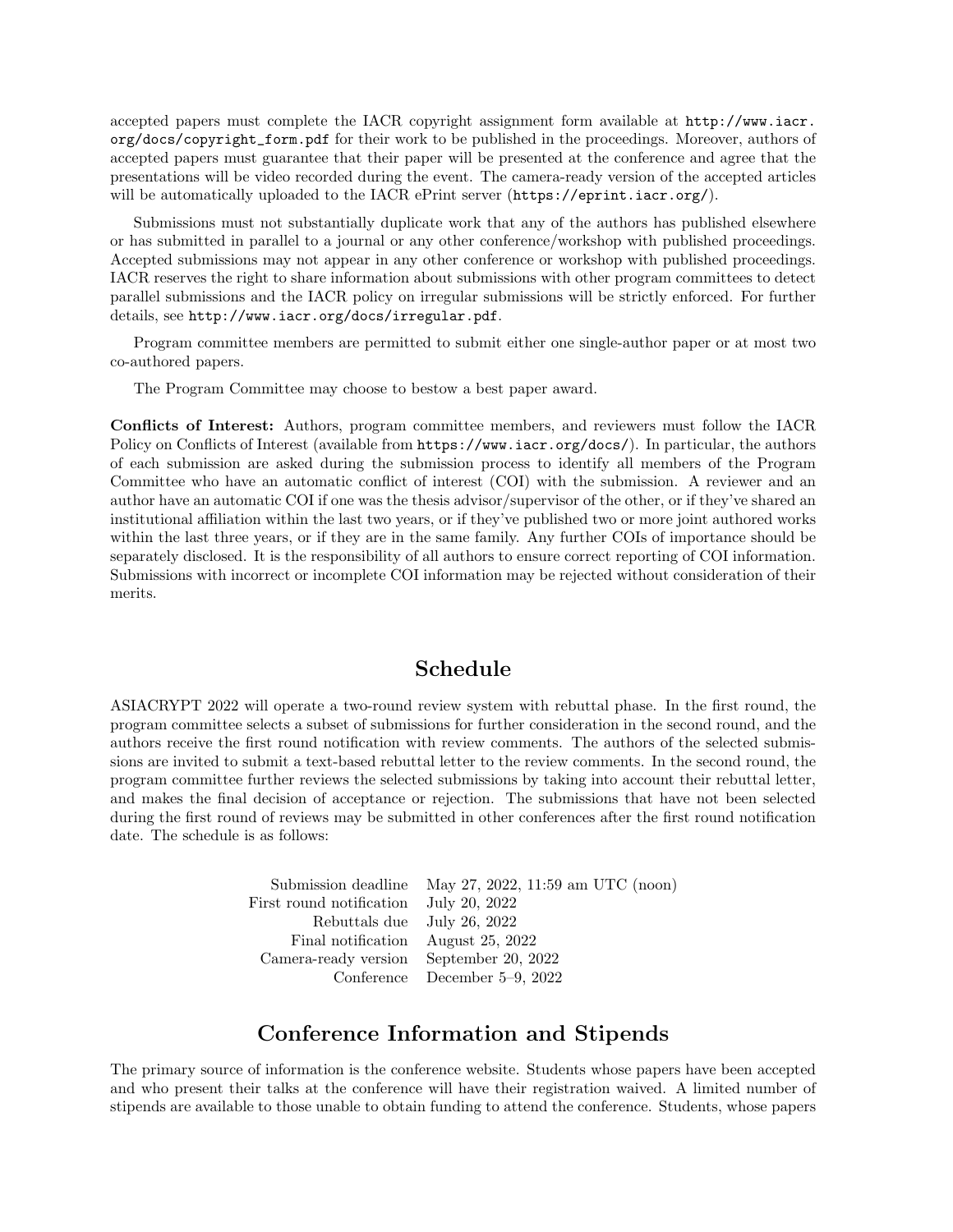are accepted and who will present the paper themselves, are encouraged to apply if such assistance is needed. Requests for stipends should be sent to the general chair.

## Program Committee

| Divesh Aggarwal          | NUS, Singapore                                                           |
|--------------------------|--------------------------------------------------------------------------|
| Shweta Agrawal(Co-Chair) | Indian Institute of Technology Madras, India                             |
| Adi Akavia               | University of Haifa, Israel                                              |
| Martin Albrecht          | Royal Holloway, University of London, UK                                 |
| Ghada Almashaqbeh        | University of Connecticut, USA                                           |
| Benny Applebaum          | Tel Aviv University, Israel                                              |
| Lejla Batina             | Radboud University, The Netherlands, Netherlands                         |
| Carsten Baum             | Aarhus Univ, Denmark                                                     |
| Sonia Belaïd             | CryptoExperts, France                                                    |
| Mihir Bellare            | University of California, San Diego, USA                                 |
| Andrej Bogdanov          | Chinese University of Hong Kong, Hong Kong                               |
| Christina Boura          | Université de Versailles, France                                         |
| Ran Canetti              | Boston University, USA                                                   |
| Yilei Chen               | Tsinghua University, China                                               |
| Jie Chen                 | East China Normal University, China                                      |
| Jung Hee Cheon           | Seoul National University, Korea                                         |
| Ilaria Chillotti         | Zama, France                                                             |
| Michele Ciampi           | The University of Edinburgh, UK                                          |
| Craig Costello           | Microsoft Research, USA                                                  |
| Itai Dinur               | Ben-Gurion University, Israel                                            |
| Nico Döttling            | Helmholtz Center for Information Security (CISPA), Germany               |
| Maria Eichlseder         | Graz University of Technology, Austria                                   |
| Saba Eskandarian         | University of North Carolina at Chapel Hill, USA                         |
| Marc Fischlin            | TU Darmstadt, Germany                                                    |
| Pierre-Alain Fouque      | Rennes University and Institut Universitaire de France, France           |
| Steven Galbraith         | University of Auckland, New Zealand                                      |
| Chaya Ganesh             | Indian Institute of Science, India                                       |
| Juan Garay               | Texas A&M University, USA                                                |
| Sanjam Garg              | University of California, Berkeley and NTT Research, USA                 |
| Daniel Genkin            | Georgia Tech, USA                                                        |
| Siyao Guo                | New York University Shanghai, China                                      |
| Jian Guo                 | Nanyang Technological University, Singapore                              |
| Mohammad Hajiabadi       | University of Waterloo, Canada                                           |
| Mike Hamburg             | Rambus Inc, USA                                                          |
| David Heath              | Georgia Institute of Technology, USA                                     |
| Viet Tung Hoang          | Florida State University, USA                                            |
| Xinyi Huang              | Fujian Normal University, China                                          |
| Takanori Isobe           | University of Hyogo, Japan                                               |
| Tetsu Iwata              | Nagoya University, Japan                                                 |
| Khoongming Khoo          | DSO National Laboratories, Singapore                                     |
| Elena Kirshanova         | I.Kant Baltic Federal University, Russia                                 |
| Ilan Komargodski         | Hebrew University of Jerusalem and NTT Research, Israel                  |
| Gregor Leander           | Ruhr-Universität Bochum, Germany                                         |
| Dongdai Lin(Co-Chair)    | Institute of Information Engineering, Chinese Academy of Sciences, China |
| Qipeng Liu               | Simons Institute for the Theory of Computing, USA                        |
| Tianren Liu              | Peking University, China                                                 |
| Shengli Liu              | Shanghai Jiao Tong University, China                                     |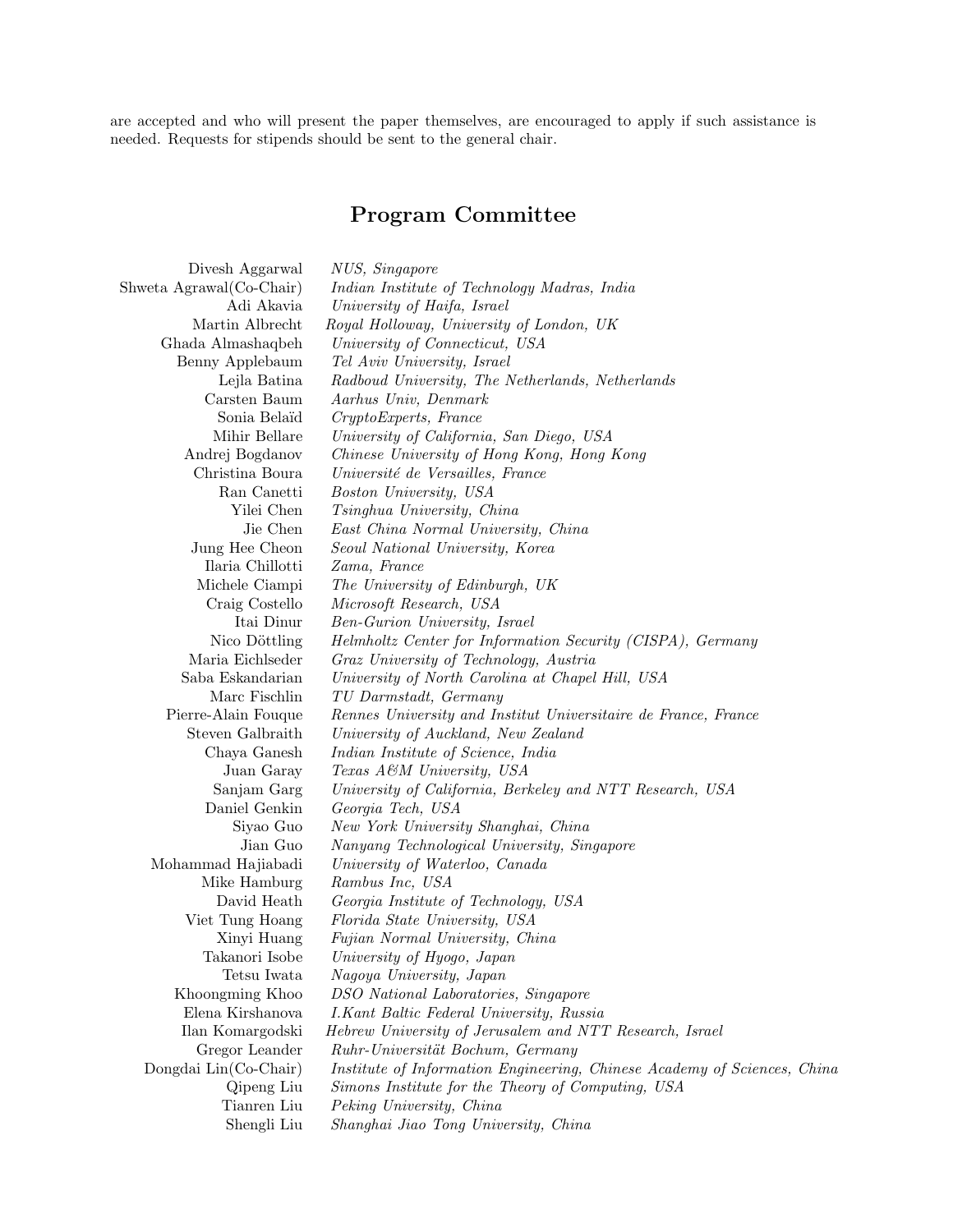| Zhe Liu                 | Nanjing University of Aeronautics and Astronautics, China             |
|-------------------------|-----------------------------------------------------------------------|
| Hemanta Maji            | <i>Purdue University, USA</i>                                         |
| Giulio Malavolta        | Max Planck Institute, Germany                                         |
| Bart Mennink            | Radboud University Nijmegen, the Netherlands                          |
| Tal Moran               | Reichman University, Israel                                           |
| Pratyay Mukherjee       | Swirlds/Hedera, USA                                                   |
| Omkant Pandey           | Stony Brook University, USA                                           |
| Anat Paskin-Cherniavsky | Ariel university, Israel                                              |
| Alain Passelègue        | INRIA and ENS de Lyon, France                                         |
| Svetla Petkova-Nikova   | KU Leuven, Belgium                                                    |
| Duong Hieu Phan         | Télécom Paris, France                                                 |
| Cécile Pierrot          | French National Institute for Computer Science Research INRIA, France |
| Silas Richelson         | UC Riverside, USA                                                     |
| Yu Sasaki               | NTT Corporation, Japan                                                |
| Tobias Schneider        | NXP Semiconductors, Austria, Austria                                  |
| Dominique Schröder      | Friedrich-Alexander-Universität Erlangen-Nürnberg, Germany            |
| abhi shelat             | Northeastern, USA                                                     |
| Mark Simkin             | Ethereum Foundation, USA                                              |
| Ling Song               | Jinan University, Guangzhou, China                                    |
| Fang Song               | Portland State University, USA                                        |
| Pratik Soni             | Carnegie Mellon University, USA                                       |
| Akshayaram Srinivasan   | Tata Institute of Fundamental Research, India                         |
| Damien Stehlé           | ENS de Lyon, France                                                   |
| Ron Steinfeld           | Monash University, Australia                                          |
| Qiang Tang              | University of Sydney, Australia                                       |
| Yiannis Tselekounis     | Carnegie Mellon University, USA                                       |
| Meiqin Wang             | Shandong University, China                                            |
| Xiaoyun Wang            | Institute for Advanced Study, Tsinghua University, China              |
| David Wu                | UT Austin, USA                                                        |
| Wenling Wu              | Chinese Academy of Sciences, China                                    |
| Shota Yamada            | AIST, Japan                                                           |
| Takashi Yamakawa        | NTT Corporation, Japan                                                |
| Jiang Zhang             | State Key Laboratory of Cryptology, China                             |

## Contact Information

| Kai-Min Chung  | General Co-Chair                                                         |
|----------------|--------------------------------------------------------------------------|
|                | Academia Sinica, Taiwan                                                  |
|                | asiacrypt2022@iacr.org                                                   |
| Bo-Yin Yang    | General Co-Chair                                                         |
|                | Academia Sinica, Taiwan                                                  |
|                | asiacrypt2022@iacr.org                                                   |
| Shweta Agrawal | Program Co-Chair                                                         |
|                | Indian Institute of Technology Madras, India                             |
|                | asiacrypt2022programchairs@iacr.org                                      |
| Dongdai Lin    | Program Co-Chair                                                         |
|                | Institute of Information Engineering, Chinese Academy of Sciences, China |
|                | asiacrypt2022programchairs@iacr.org                                      |
|                |                                                                          |

## Recommended Submission Style